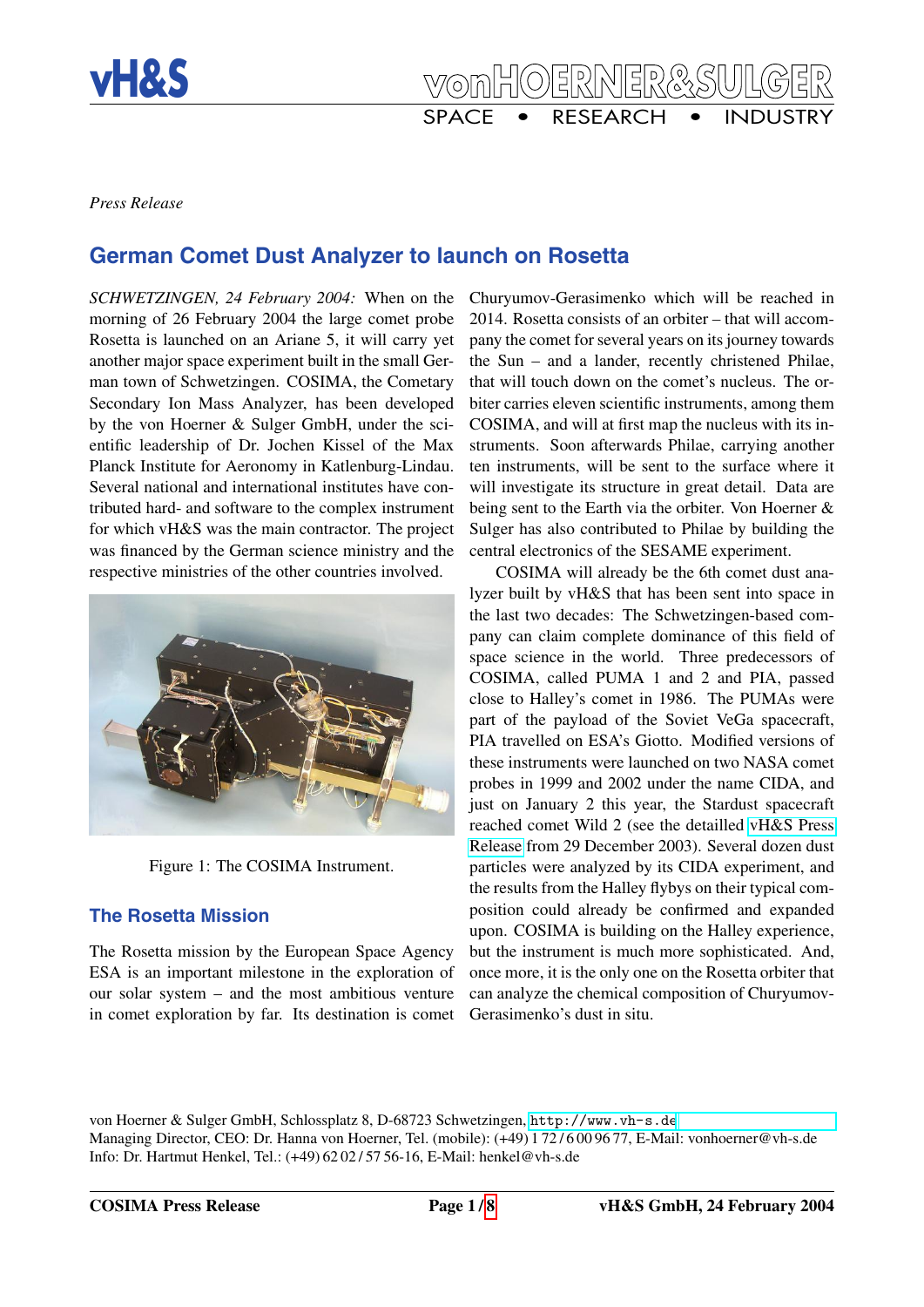



# **Contents**

| 1 |                                          | <b>Why Study Comets?</b>                      | $\boldsymbol{2}$ |
|---|------------------------------------------|-----------------------------------------------|------------------|
|   | 1.1                                      | The Story of Comet Dust                       | $\overline{2}$   |
| 2 |                                          | The History of the COSIMA Experiment          | 3                |
| 3 |                                          | How COSIMA works, in More Detail              | $\boldsymbol{4}$ |
|   | 3.1                                      | The Dust Collector Unit                       | $\overline{4}$   |
|   | 3.2                                      | The Camera                                    | $\overline{4}$   |
|   |                                          | 3.3 The Chemistry Station                     | $\overline{4}$   |
|   |                                          | 3.4 The Mass Spectrometer                     | 5                |
|   | 3.5                                      | The Indium Sources of the Mass Spec-          |                  |
|   |                                          | trometer $\ldots \ldots \ldots \ldots \ldots$ | 5                |
|   | 3.6                                      | COSIMA's Electronics                          | 5                |
|   | 3.7                                      | Reliability Aspects during the Con-           |                  |
|   |                                          | struction of COSIMA                           | 5                |
|   | 3.8                                      | Company Profile of vH&S                       | 5                |
|   | 3.9                                      | Address and Contact at vH&S                   | 6                |
| 4 |                                          | <b>Images for Download</b>                    | 6                |
| 5 | <b>Further Informations via Internet</b> |                                               | 8                |
| 6 |                                          | <b>Abbreviations</b>                          | 8                |
| 7 |                                          | <b>URL of this Press Release</b>              | 8                |

# <span id="page-1-0"></span>**1 Why Study Comets?**

Comets can be seen as the last semi-primordial material from the youth of our solar system. They formed  $4\frac{1}{2}$  billion years ago, together with the Sun and the planets, but at such distances from the Sun that the original building blocks are still thought to reside inside their nuclei in a rather pristine shape. And cometary dust provides ready access to this fascinating reservoir. Comets spend most of their lives far from the Sun, billions of kilometers away, beyond the orbits of the major planets. There, comets are not more than oddly-shaped clumps of refractory material and frozen gases, and these so-called nuclei (nucleus in singular) are so small that most of them cannot be imaged with the best telescopes. But when a comet approaches the Sun, dramatic changes happen: The nucleus heats up, the frozen volatiles enter the gas phase directly without thawing (a process known as sublimation), and the venting gas – predominantly carbon monoxide and

water vapor – drag dust particles along with them. A glowing cloud forms around the nucleus, tens of thousands of kilometers in diameter, much larger than the nucleus itself.



Figure 2: [The comet 67P/Churyumov-Gerasimenko](http://www.tls-tautenburg.de/research/gallery/english/sonnensystem.html#cg) (<http://www.tls-tautenburg.de>).

### The technical term for this cloud is coma: It consists of the released gases (that are excited to emit their own light by the radiation from the Sun) and the dust (which simply reflects the sunlight). A comet's apparition can grow particularly spectacular when a tail grows from the coma which can reach a length of several million kilometers. The solar wind – a continuous fast stream of charged particles from the Sun – is dragging the gas particles with it, which have been ionized by the solar ultraviolet radiation, while solar radiation pressure is pushing the dust particles out of the coma.

### <span id="page-1-1"></span>**1.1 The Story of Comet Dust**

We must not think of comet dust as the dirt found underneath some furniture. The particles are generally much smaller and rather resemble the toner in xerox machines or laser printers, even matching their deep black color. Most dust particles encountered in 1986 by several spacecraft in the vicinity of Halley's comet had masses of only  $10^{-12}$  to  $10^{-14}$  grams. Their composition was measured back then by three pioneering instruments built by vH&S, PUMA-1 and -2 and PIA,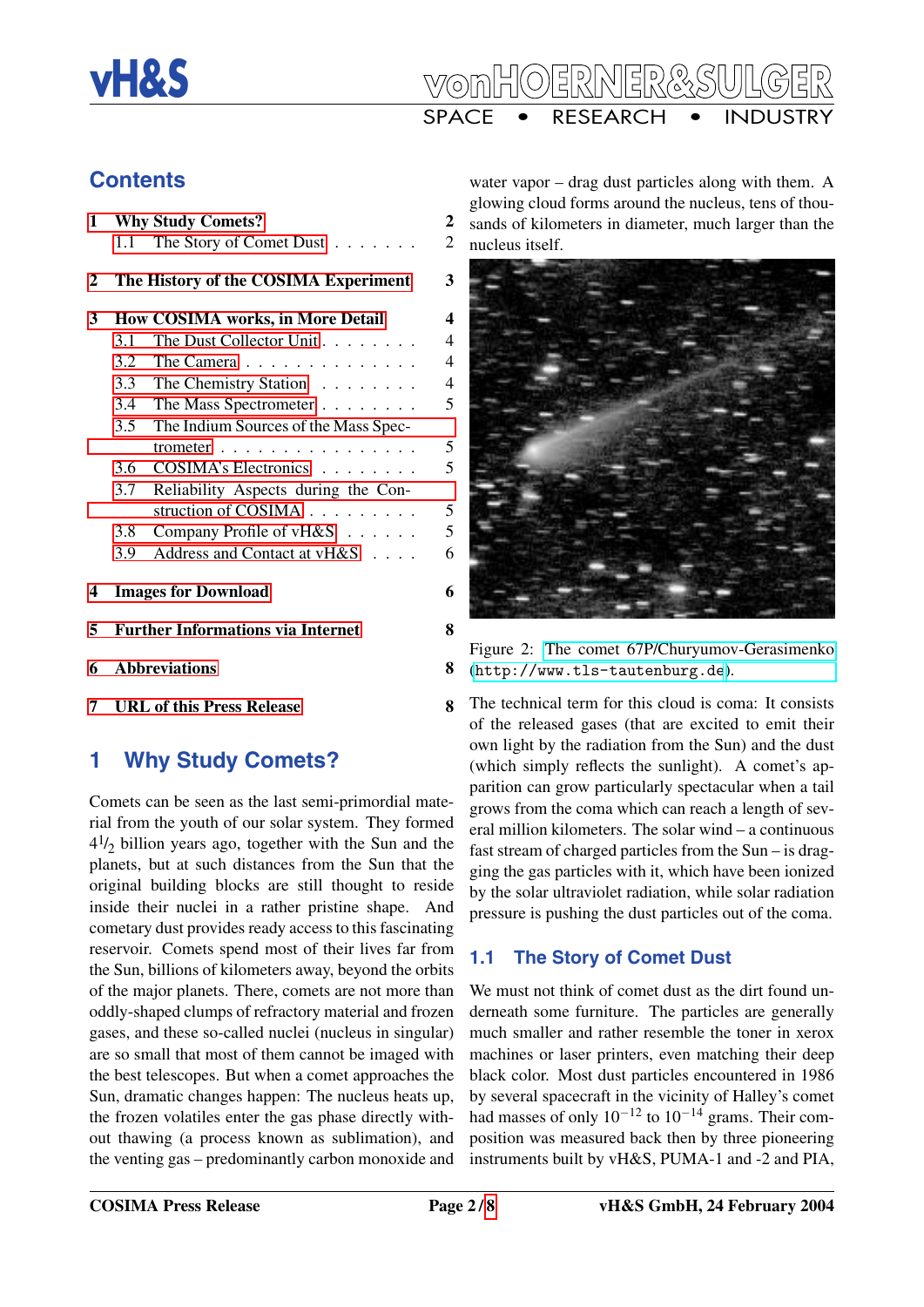



with PUMA-1 delivering the best data. A key insight was that the atoms making up Halley's dust were on the average 30 % carbon and 50 % oxygen (with carbon making up  $20\%$  of the dust mass). Individual grains could differ a lot, though, and 30 % of them consisted of particularly light atoms such as carbon, hydrogen, oxygen and nitrogen.



Figure 3: [Interstellar dust "Brownlee-Particle"](http://www.windows.ucar.edu/tour/link=/comets/comet_composition.html) (Source: JPL).

This completely unexpected type was soon christened CHON particle (from the first letters of the chemical signs): Having CH, they are organic substances, a term that does not necessarily imply a connection to biology, though. Another 35 % of Halley's dust was a mix of CHON and silicates, and the remaining 35 % were pure silicates, i. e. consisted only of heavier chemical elements, although somewhat enriched in oxygen. The enormous carbon content in Halley's dust was in marked difference to all known meteorites as well as the interplanetary dust particles planes are catching in Earth's upper atmosphere: The exceptional standing of comets in the solar system was confirmed by this discovery. Their solid components were different and more complex but also more primitive than meteorites.

Instead, the material bore more resemblance to the interstellar dust thought to make up the solar nebula from which the solar system formed  $4\frac{1}{2}$  billion years ago by dramatic collapse. It is not clear, though, what percentage of the dust of Halley – or any comet – is genuine interstellar dust and what are particles that formed only later, in the solar nebula. It is evident

even to the naked eye that space between the stars is full of dust: It silhouettes against the bright band of the summer Milky Way. This dust can be studied with a variety of astrophysical methods, and it is thought to play a major role in the formation of stars, planets and comets – in our own solar system as well as in others.

Interstellar dust originates in the vicinity of old or dying stars: Molecules can form in the extended and comparatively cool atmospheres of these stars, and they can aggregate into larger particles floating about in space even when the stars are long gone. Dust grains formed this way have been isolated in primitive meteorites, and their chemical make-up even gave clues about the types of stars they had formed around. But these particles have suffered severely before they were included in the meteorites, and they are no longer good examples for typical interstellar dust. It is likely, for example, that interplanetary dust particles acquire a thick shell of frozen gases – which is then modified when they approach a star. The hard ultraviolet radiation leads to the formation of complex organic molecules, which are incorporated into comet nuclei.

And so, finally, biology may enter the picture after all: The insights from the Halley missions and especially the three vH&S dust experiments have actually made it more likely that comets played some role in the origin of life on Earth. The data clearly exclude that complete bacteria are travelling through space in comet nuclei, but the chemical compounds found in Halley's dust would be quite reactive, especially in warm water. And cometary dust with its fluffy structure would constitute an almost ideal delivery vehicle for these compounds to the young Earth, keeping them together until pre-biotic chemical reactions would commence. This scenario is pure speculation at this point, but the insights gained in the years after the Halley visits have quickly led to the longing for a much more systematic study of cometary dust. Rosetta's COSIMA experiment is the answer.

# <span id="page-2-0"></span>**2 The History of the COSIMA Experiment**

The development of the COSIMA experiment began in 1992 with a phase A initial study by ESA for the planned Rosetta mission. Dr. Kissel, then at the MPI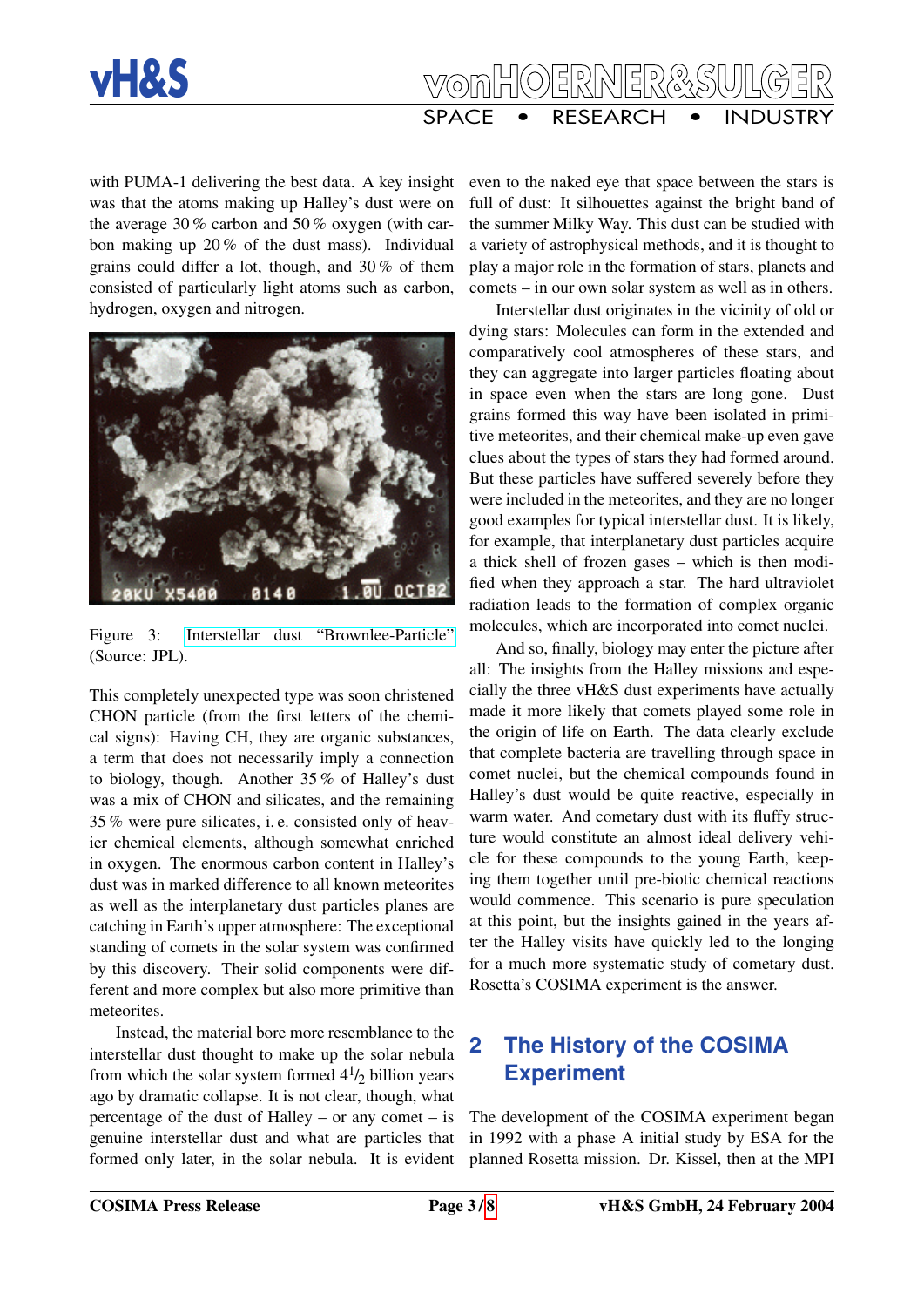



for Nuclear Physics in Heidelberg, was asked to submit for study a concept for a dust spectrometer. At that time vH&S had a fully developed spectrometer experiment, COMA, that was to fly on the NASA mission CRAF – which had been cancelled in 1991, unfortunately. ESA chose Rosetta as the winner among several candidate missions in 1993 and defined it as one of the cornerstone missions in the Horizon 2000 program. To reduce the cost for Germany for the development of the experiment, Dr. Kissel in June of 1994 visited several scientific institutes in Germany and abroad, collected externally financed contributions to the instrument, and submitted the COSIMA proposal to ESA. VH&S was contracted to build the instrument in 1998, and the final flight model was delivered in July 2002.

When Rosetta reaches comet Churyumov-Gerasimenko, it will still be far from the Sun (670 million kilometers): The spacecraft will accompany the comet on its journey inwards. The surface of its nucleus will heat up, gases and ice and dust particles will be released and a coma will form. This is the time when COSIMA will collect and analyze dust particles, one after the other. The dust particles stick to the porous surfaces of tiny metal substrates, so called targets, which are exposed to space. Inside the instrument the dust particles collected on the targets will first be located by a microscope camera – then the targets will be analyzed about their chemical composition with a sophisticated mass spectrometer. The measured mass spectra are then downlinked to Earth as raw data where they will be analyzed.

# <span id="page-3-0"></span>**3 How COSIMA works, in More Detail**

Please refer to the following functional overview:



Figure 4: [COSIMA functional overview.](http://www.vh-s.de/projects/cosima/press/cosima-func-en.pdf) This schematics shows the major subunits of COSIMA, the various analysis positions, and the trajectories of primary and secondary ions.

#### <span id="page-3-1"></span>**3.1 The Dust Collector Unit**

The dust collector unit holds a supply of 24 targets. A miniaturized robot arm moves a target either to the outside for collecting dust or into one of several analysis positions where the collected dust is investigated. The targets are made of several very pure metals, their surfaces prepared for dust catching, and were mounted into COSIMA under extreme cleanroom conditions at the vH&S facility. It is to be avoided at all cost that dust carried along from Earth is mistaken for comet dust! Just before collecting in space begins, COSIMA checks all targets for possible contamination and cleans them with an ion beam (see below).

#### <span id="page-3-2"></span>**3.2 The Camera**

When a target has collected enough dust, the robot arm swings it in front of the lens of a digital microscope camera. Several light emitting diodes illuminate the target surface at a slant angle, so that the dust particles make themselves known thanks to their long shadows. The camera calculates the position of each particle on the target during the procedure.

### <span id="page-3-3"></span>**3.3 The Chemistry Station**

In another analysis position the target can be heated. Here it is investigated how the dust particles change under heating.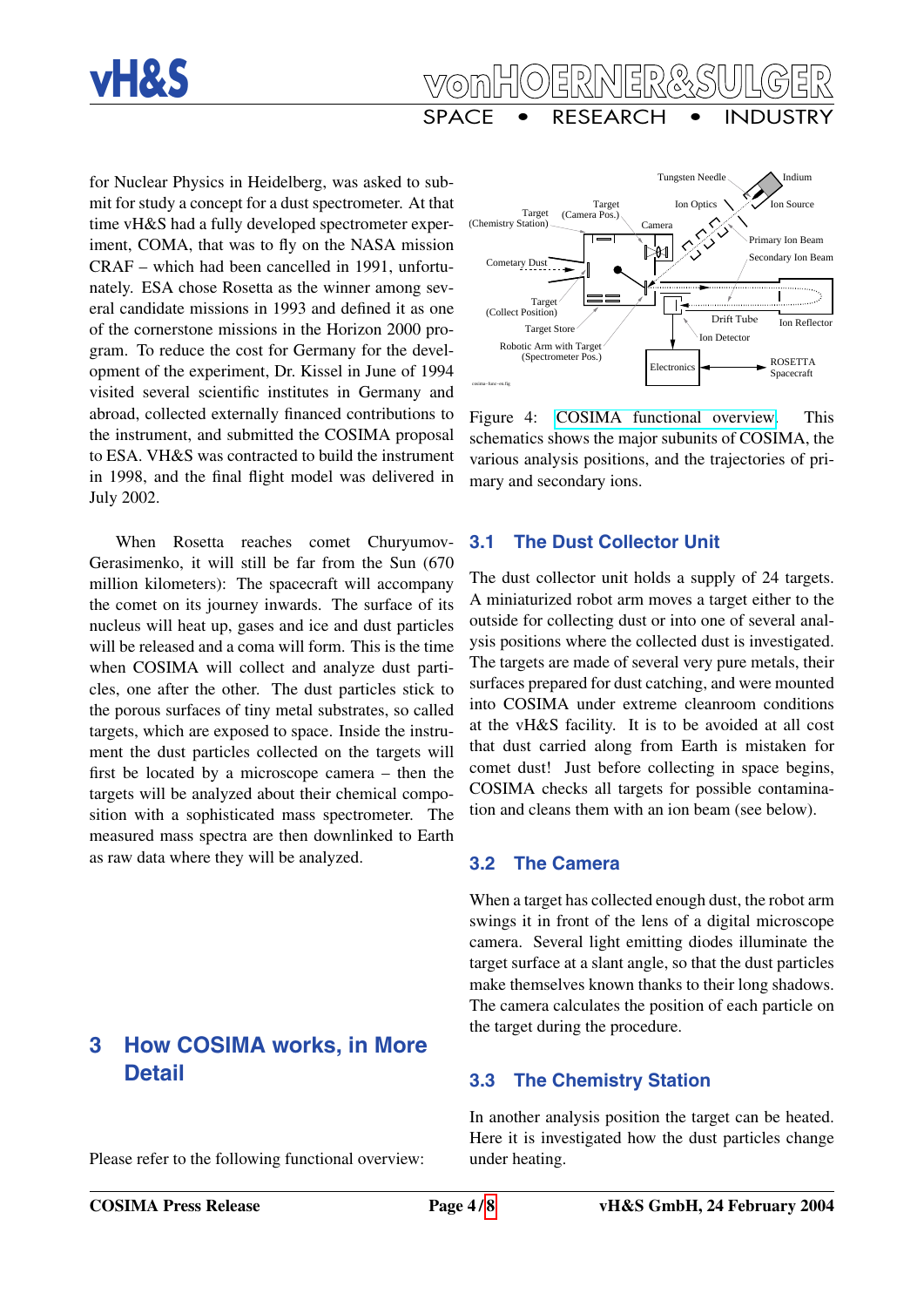



### <span id="page-4-0"></span>**3.4 The Mass Spectrometer**

The most important analysis position belongs to the mass spectrometer component of COSIMA. Here the target is being fired at with bursts from an ion source, lasting only nanoseconds. When this primary ion bean hits a dust particle it sputters off secondary ions. These are accelerated by electrical fields, move a certain distance in a drift tube, are being turned around by electrical fields in a reflector and move through the drift tube a second time. This doubling of the flight distance reduces the physical size of COSIMA and increases the mass resolution at the same time. The secondary ion beam is eventually caught by a highly sensitive ion detector. In the beginning all ions receive the same energy: Heavier ions will move more slowly than lighter ones, which hit the detector first.

The signal at the detector as a function of time thus yields directly the mass spectrum of the dust particle. Therefore such a system is called a time of flight mass spectrometer, and since COSIMA works with secondary ions, it is a ToF-SIMS or time of flight secondary ion mass spectrometer. This measurement principle has a high resolution, is conceptionally simple, highly reliable and thus ideally suited for automatic measurements without personnel: perfect for use in spaceflight. The spectrometer can determine element masses from 1 to 4000 atomic mass units (AMU), with a relative mass resolution of 3000 (at 13 AMU). The company von Hoerner & Sulger has accumulated experience with this type of spectrometer over many years, thanks to PUMA, PIA and CIDA.

#### <span id="page-4-1"></span>**3.5 The Indium Sources of the Mass Spectrometer**

COSIMA uses two liquid metal emitters, filled with the element Indium, as ion sources. This metal has a low melting point and can be liquefied easily with a little heater element. The liquid indium creeps along a tungsten needle to its point. There an electrical field draws off indium ions, so that a thin indium beam is formed which is collimated by ion optics and cut into short pulses. Eventually the ion beam hits the target with the comet dust to be studied. A second indium source with separate ion optics is used to clean the target surfaces by sputtering – and it also serves as a redundant source in case the main source should fail.

### <span id="page-4-2"></span>**3.6 COSIMA's Electronics**

To make all these things happen, COSIMA contains a large number of electronics components, distributed on 32 tighly packed printed circuit boards. Many precision high-voltage generators ensure that the ions stay exactly on their predefined trajectories and find their way to the ion detector. The flight times are measured with nanosecond precision by high-speed electronics. A fast signal processor runs and controls all functions and establishes the data connection to the spacecraft. The whole COSIMA instrument nonetheless uses less than 20 Watts of power in routine mode; it receives just one voltage (28 V) from the spacecraft and generates all voltages needed internally by itself. The complete COSIMA experiment weighs a little less than 20 kg.

### <span id="page-4-3"></span>**3.7 Reliability Aspects during the Construction of COSIMA**

In the development of such a complex system reliability and robustness under the extreme conditions of space is the key. There are enormous changes in temperature, depending on the distance from the Sun, and there is high energy radiation everywhere in space. Components cannot be cooled by fans – like in a PC on Earth – because there is no atmosphere. Another critical aspect of all Rosetta experiments is that the allimportant activity phase will not come until ten years after launch. Thus all systems must use particulary reliable and long-living components. The company vH&S has spent particular effort in building this instrument and selecting its components. Some of the components have been tested explicitly by vH&S with the help of ESTEC for their radiation hardness. There is even a small radiation detector flying in COSIMA to record the space radiation hitting the experiment, an experiment within the experiment in a way.

#### <span id="page-4-4"></span>**3.8 Company Profile of vH&S**

The company von Hoerner & Sulger is a privately owned small business (SME status), located in Schwetzingen and founded in 1971 by Mrs. Dr. Hanna von Hoerner. Apart from special projects for medical technology and industrial applications, the speciality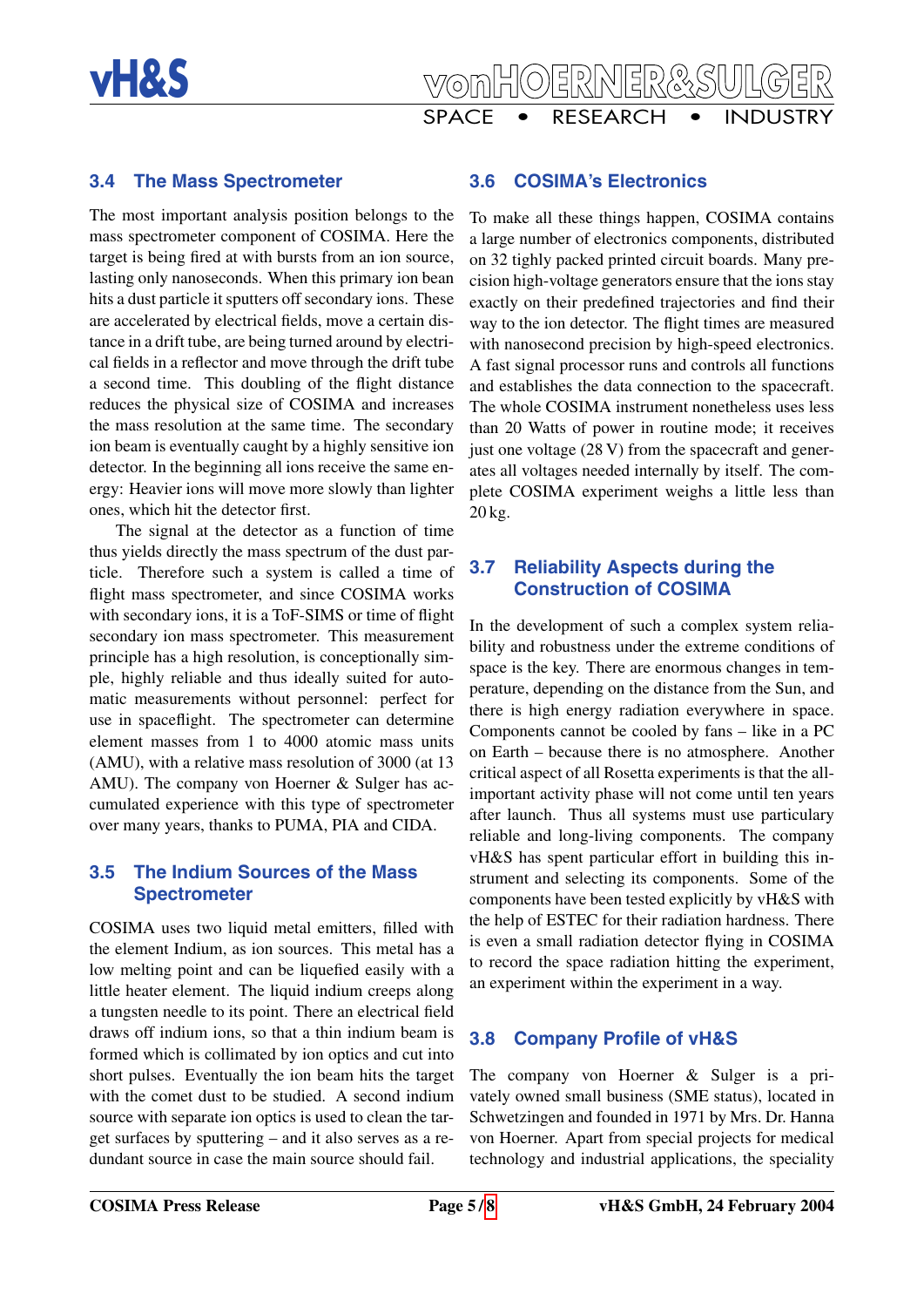



of the company is instrument development for space missions. With about 20 employees, vH&S has already developed and built more than 15 space instruments as the main contractor. Add to that numerous experiments flown on sounding rockets and scientific studies for space systems.

Current projects of vH&S include the development of UV radiation detectors for the University of Bonn that will fly on the NASA mission TWINS, the development of a digital real-time video system for robotic applications (ROKVISS) on the International Space Station and a technology study for ESA of a minirover to explore the Martian surface. Already in orbit for some time are vH&S developments for the astronomy satellite SWAS and the solar observer SOHO. Today von Hoerner & Sulger is an integral part of Germany's activities in space science.

### <span id="page-5-0"></span>**3.9 Address and Contact at vH&S**

von Hoerner & Sulger GmbH Schlossplatz 8 D-68723 Schwetzingen

Tel.:  $(+49)$  62 02/57 56-0 Fax: (+49) 62 02/57 56-55 Web Site: <http://www.vh-s.de>

Dr. Hanna von Hoerner, Managing Director, CEO Tel.:  $(+49)$  62 02/57 56-12 Tel. (mobil): (+49) 1 72 / 6 00 96 77 E-Mail: vonhoerner@vh-s.de

#### Dr. Hartmut Henkel

Tel.:  $(+49)$  62 02/57 56-16 Tel. (mobil): (+49) 1 74 / 3 04 55 03 E-Mail: henkel@vh-s.de

# <span id="page-5-1"></span>**4 Images for Download**

The original images with high resolution can be downloaded from the vH&S homepage through the given links.



Figure 5: COSIMA Flight Model, photo 1. [http://www.vh-s.de/projects/cosima/press/](http://www.vh-s.de/projects/cosima/press/cosima-fm-a.jpg) [cosima-fm-a.jpg](http://www.vh-s.de/projects/cosima/press/cosima-fm-a.jpg)



### Figure 6: COSIMA Flight Model, photo 2. [http://www.vh-s.de/projects/cosima/press/](http://www.vh-s.de/projects/cosima/press/cosima-xm-a.jpg) [cosima-xm-a.jpg](http://www.vh-s.de/projects/cosima/press/cosima-xm-a.jpg)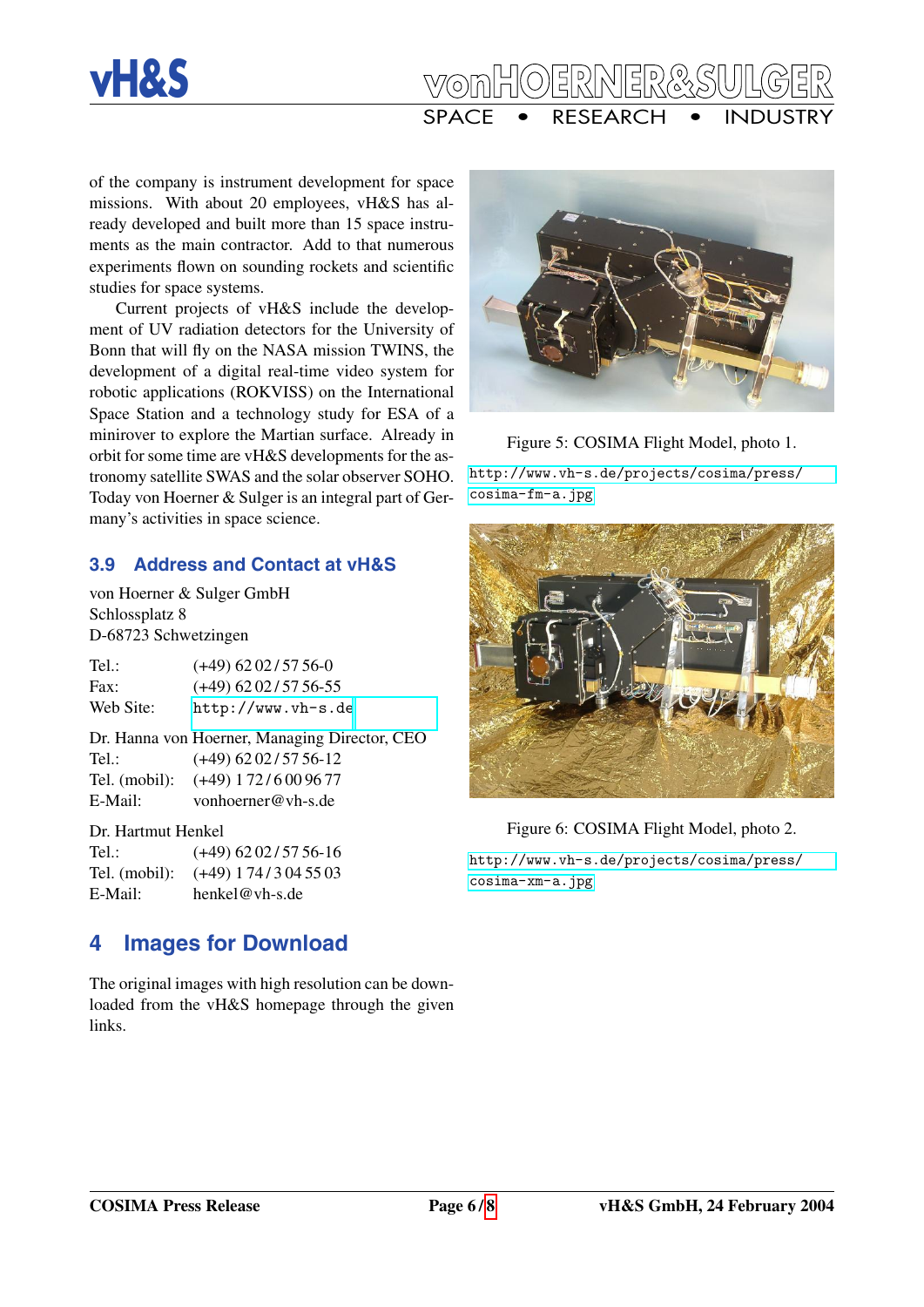

# ER SPACE • RESEARCH • INDUSTRY



Figure 7: COSIMA Flight Model, photo 3. [http://www.vh-s.de/projects/cosima/press/](http://www.vh-s.de/projects/cosima/press/cosima-xm-b.jpg) [cosima-xm-b.jpg](http://www.vh-s.de/projects/cosima/press/cosima-xm-b.jpg)



Figure 8: COSIMA functional overview.

[http://www.vh-s.de/projects/cosima/press/](http://www.vh-s.de/projects/cosima/press/cosima-func-en.pdf) [cosima-func-en.pdf](http://www.vh-s.de/projects/cosima/press/cosima-func-en.pdf)



Figure 9: View into the vH&S cleanroom, during instrument calibration phase. The COSIMA electronics box is seen in the image center. On the right side: Dipl.-Ing. Andreas Koch (vH&S) at the test system.

[http://www.vh-s.de/projects/cosima/press/](http://www.vh-s.de/projects/cosima/press/xm-020228.jpg) [xm-020228.jpg](http://www.vh-s.de/projects/cosima/press/xm-020228.jpg)